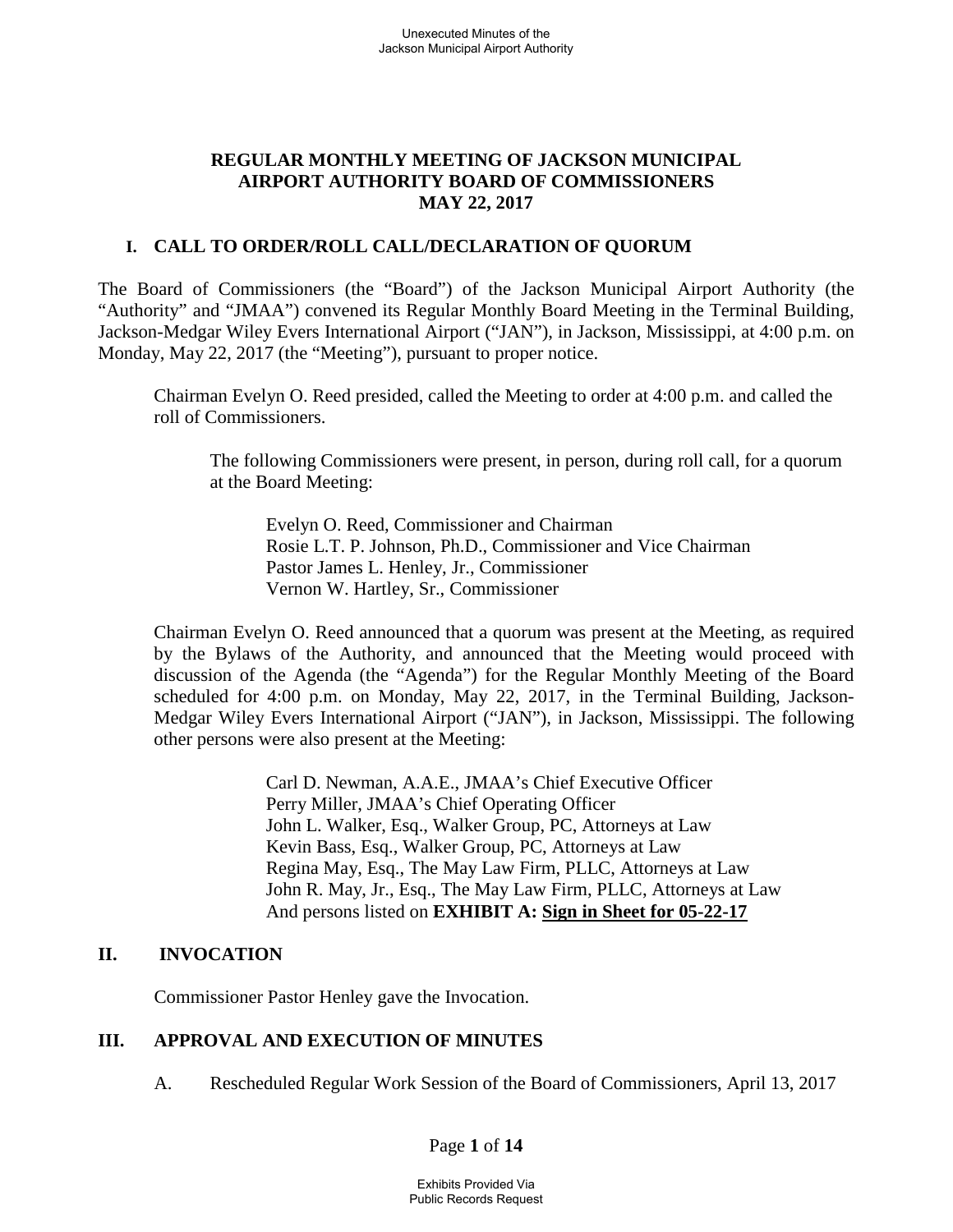B. Rescheduled Regular Meeting of the Board of Commissioners, April 17, 2017

# **RESOLUTION CY-2017-61**

# **APPROVAL AND EXECUTION OF THE MINUTES OF THE APRIL 13, 2017 RESCHEDULED REGULAR WORK SESSION AND THE APRIL 17, 2017 RESCHEDULED REGULAR BOARD MEETING**

After discussion and review and upon the motion made by Vice Chairman Dr. Johnson, and seconded by Commissioner Hartley, the Minutes of the Rescheduled Regular Work Session, April 13, 2017, and the Rescheduled Regular Board Meeting, April 17, 2017, were approved by unanimous vote of the Commissioners, and the following resolution was made and entered.

**RESOLVED**, that the Board hereby approves the Minutes of the Rescheduled Regular Work Session, April 13, 2017, and the Rescheduled Regular Board Meeting, April 17, 2017, as presented, and directs that said Minutes be filed in the appropriate Minute Book and Records of the Authority.

Yeas: Hartley, Henley, Johnson, Reed Nays: None Abstentions: None

May 22, 2017

# **IV. PUBLIC COMMENTS**

None.

# **V. REPORTS**

# **A. Report from the Chairman**

Chairman Reed greeted and thanked everyone for attending the Board Meeting.

She then recognized Mr. Carl D. Newman, CEO, to present his reports.

# **B. Chief Executive Officer**

**1. Airport Project Manager Summary, Period Ending April 30, 2017...….………..…………………………………………Page 1<sup>1</sup>**

 $1$  The page numbers herein are the page numbers contained in the Meeting Packet which is attached as an Exhibit to the May 22, 2017 Regular Board Meeting Minutes.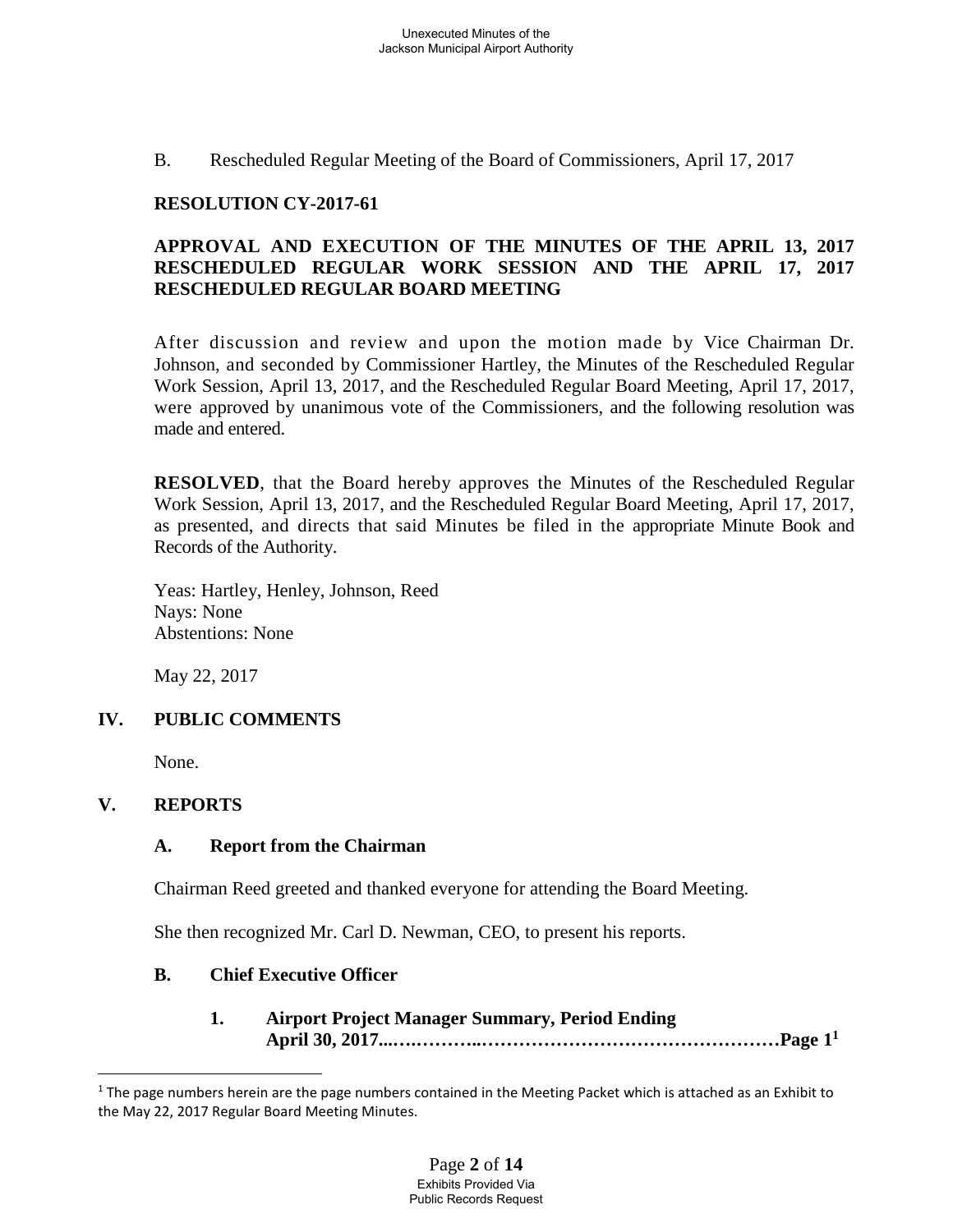**2. Airport Activity Statistics Report, Period Ending April 30, 2017….………….…………………………………………Page 18**

#### **C. Attorney**

Attorney Walker announced that there are several matters that he recommends the Board take up during an Executive Session. Accordingly, he recommended that Chairman Reed present the matters for consideration at the appropriate time.

### **VI. ACTION ITEMS**

#### **A. Financial Matters**

- *1.* **Financial Reports for April 2017:**
	- *(a) Balance Sheet: Accept…………………………………………….......Page 31*
	- *(b) Income Statement: Accept………………………..……...……...…….Page 33*

#### **RESOLUTION CY-2017-62**

### **RESOLUTION ACCEPTING/APPROVING THE APRIL 2017 FINANCIAL REPORTS: BALANCE SHEET AND INCOME STATEMENT**

Upon motion by Vice Chairman Dr. Johnson, seconded by Commissioner Hartley, the following **RESOLUTION** was made and approved by unanimous vote of the Commissioners present.

**WHEREAS,** the Board of Commissioners (the "Board") of the Jackson Municipal Airport Authority (the "Authority") reviewed and considered the Authority's Balance Sheet and Income Statement ("the Financial Reports") for the month and period ending April 30, 2017, which were included in the Packet, at pages 31-35, and distributed to the Board prior to the May 22, 2017 Monthly Meeting of the Board.

**IT IS, THEREFORE, RESOLVED** that the Board hereby accepts and approves the April 2017 Financial Reports: Balance Sheet and Income Statement for April 2017.

Yeas: Hartley, Henley, Johnson, Reed Nays: None Abstentions: None

May 22, 2017

### **c. Claims Docket for April 2017: Approve...…………………….Page 36**

#### Page **3** of **14**

Exhibits Provided Via Public Records Request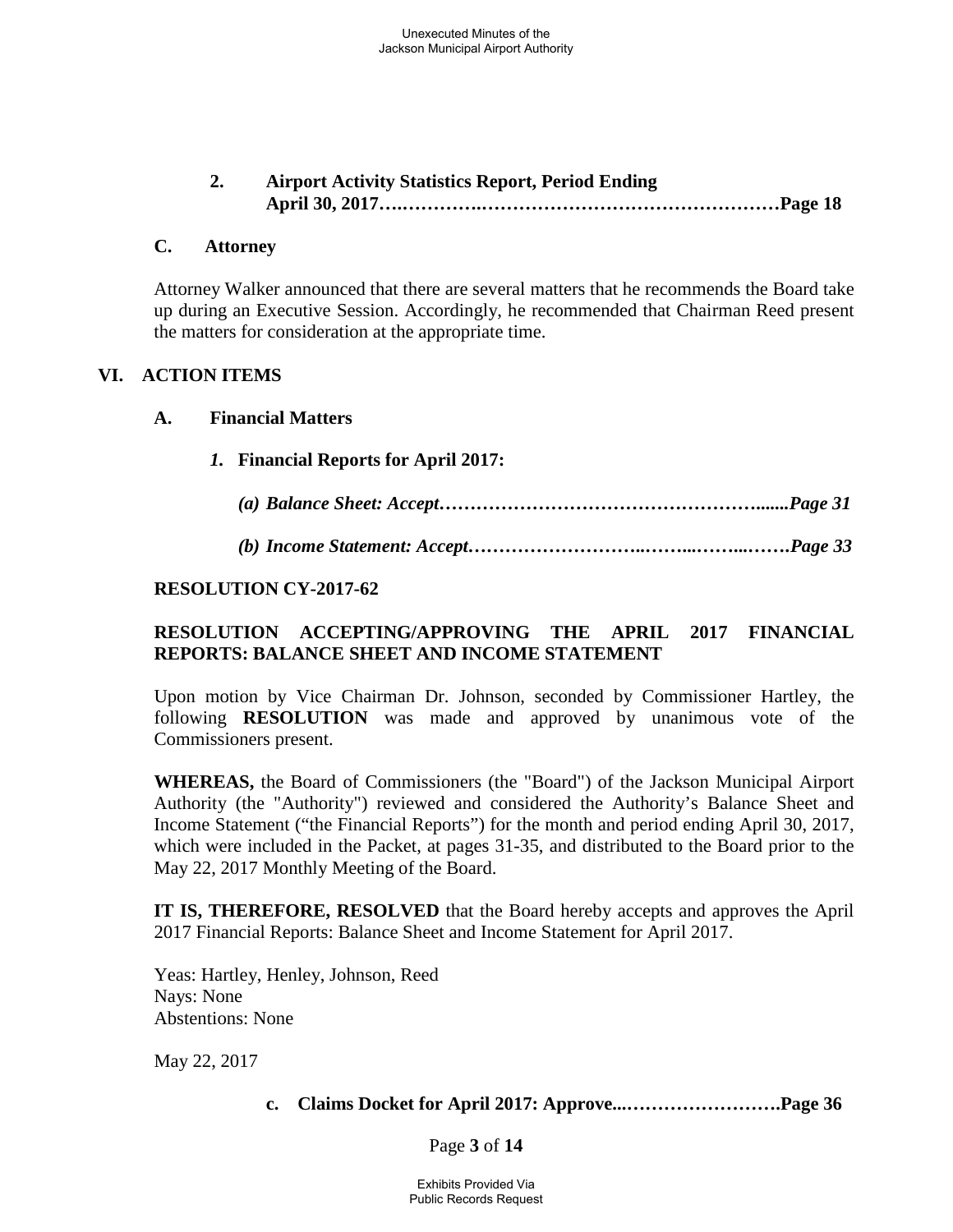Chairman Reed announced that Claim No. 93514 would not be considered for approval with the other items appearing on the Claims Docket, but it will be considered later on the Agenda.

Vice Chairman Dr. Johnson then encouraged the Board to pay the reduced amount of dues to the Greater Jackson Central Mississippi Growth Foundation.

The Board held further discussion concerning Claim No. 93514, and Chairman Reed announced that the claim is simply being held off to be considered and discussed at a later point on the Agenda.

### **RESOLUTION CY-2017-63**

### **RESOLUTION APPROVING THE AMENDED CLAIMS DOCKET FOR THE MONTH AND PERIOD ENDING APRIL 30, 2017 WHICH TABLES AND EXCLUDES CLAIM NO. 93514, IN THE AMOUNT OF \$20,000.00**

Upon motion by Commissioner Pastor Henley, seconded by Commissioner Hartley, the following **RESOLUTION** was made and approved by a majority vote 3-1-0.

**WHEREAS**, the Board of Commissioners (the "Board") of the Jackson Municipal Airport Authority (the "Authority") has reviewed and considered the Authority's amended Claims Docket ("Claims") for the month and period ending April 30, 2017, which was included in the Packet, at pages 36-40, and distributed to the Board prior to the May 22, 2017 Monthly Meeting of the Board; and

**WHEREAS,** the distributed Claims Docket is amended to table and exclude Claim No. 93514, the \$20,000.00 payment to "GREATERJA Central Mississippi Growth Foundation, Inc."; and

**WHEREAS,** the Board approves the amended Claims Docket which tables and excludes Claim No. 93514, the \$20,000.00 payment to "GREATERJA Central Mississippi Growth Foundations, Inc."

**IT IS, THEREFORE, RESOLVED** that the Board hereby authorizes payment of the Claims in the amount of \$1,540,149.76.

Yeas: Hartley, Henley, Reed Nays: Johnson Abstentions: None

May 22, 2017

Page **4** of **14** Exhibits Provided Via Public Records Request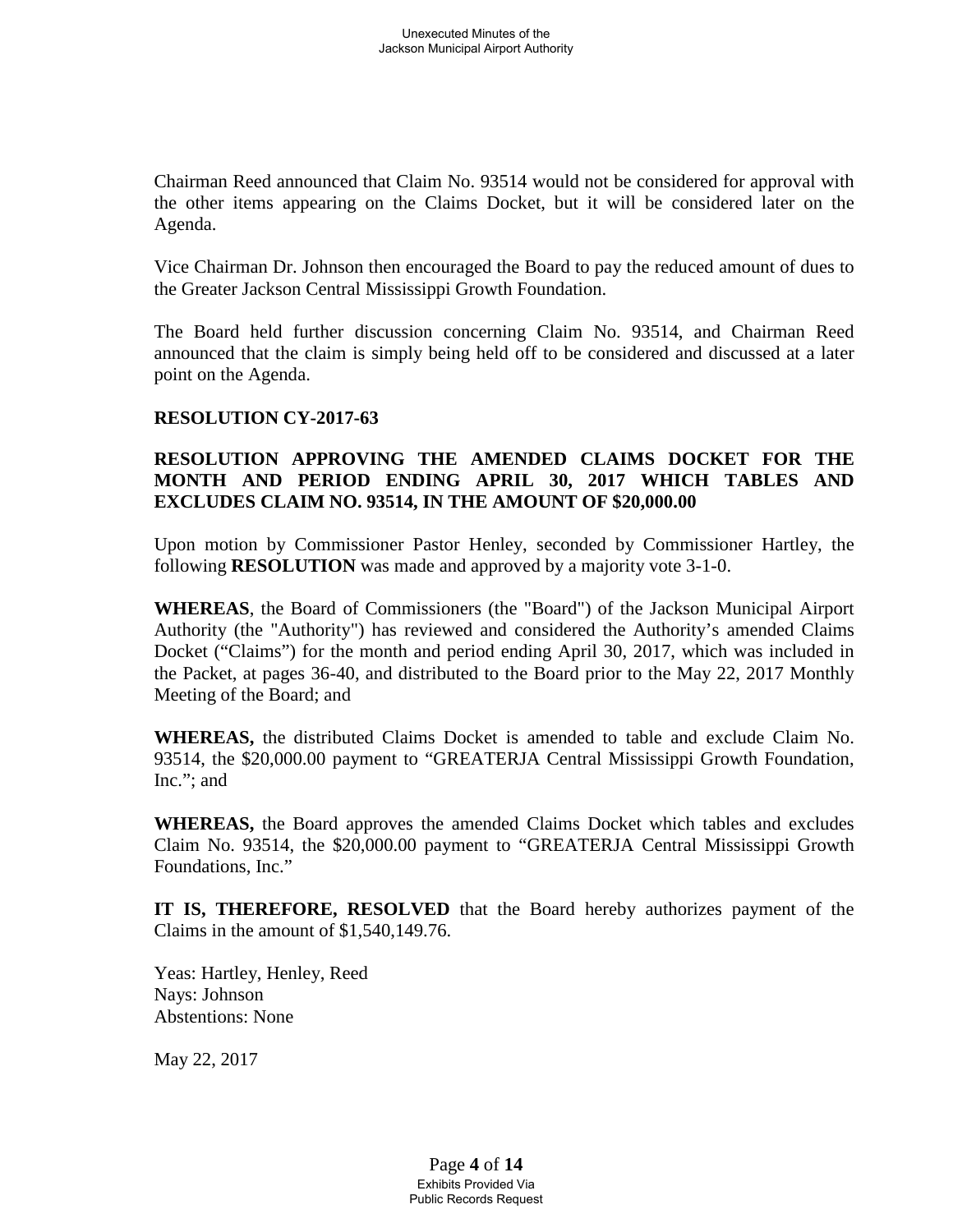#### **B. Construction Projects**

*1. Terminal Upgrades, JAN: Authority to Advertise for Request for Bids for Construction…………………....……………..………………………..Page 41*

#### **RESOLUTION CY-2017-64**

### **RESOLUTION AUTHORIZING JMAA TO SOLICIT BIDS FOR CONSTRUCTION WORK IN CONNECTION WITH TERMINAL UPGRADES**

Upon motion by Vice Chairman Dr. Johnson, seconded by Commissioner Hartley, the following **RESOLUTION** was made and approved by unanimous vote of Commissioners present.

**WHEREAS**, the Board has considered Staff's request for: (i) authority to advertise for competitive bids for construction services in connection with the Terminal Upgrades for the East and West Concourses, including installation of replacement carpet and a Hearing Loops system, at the Jackson-Medgar Wiley Evers International Airport ("JAN"); and (ii) approval of the total project budget of \$445,428.00; and

**WHEREAS**, the Board finds that such requests, which are explained in the Memorandum dated May 2, 2017, found on pages 41-43 of the Meeting Packet, ought to be granted.

**IT IS, THEREFORE, RESOLVED** that: (i) JMAA's Staff is authorized to publish a Request for Bids for the construction services in connection with the Terminal Upgrades for the East and West Concourses; and (ii) the total project budget of \$445,428.00 is approved; and

**IT IS, THEREFORE, FURTHER RESOLVED** that the Board finds that such requests are fully explained in the Memorandum dated May 2, 2017, found on pages 41-43 of the Meeting Packet.

Yeas: Hartley, Henley, Johnson, Reed Nays: None Abstentions: None

May 22, 2017

### **C. Procurement**

None

### **D. Service Agreements**

*1. Redesign of Website (JMAA.com), JMAA: Authority to Award Contract*

Page **5** of **14**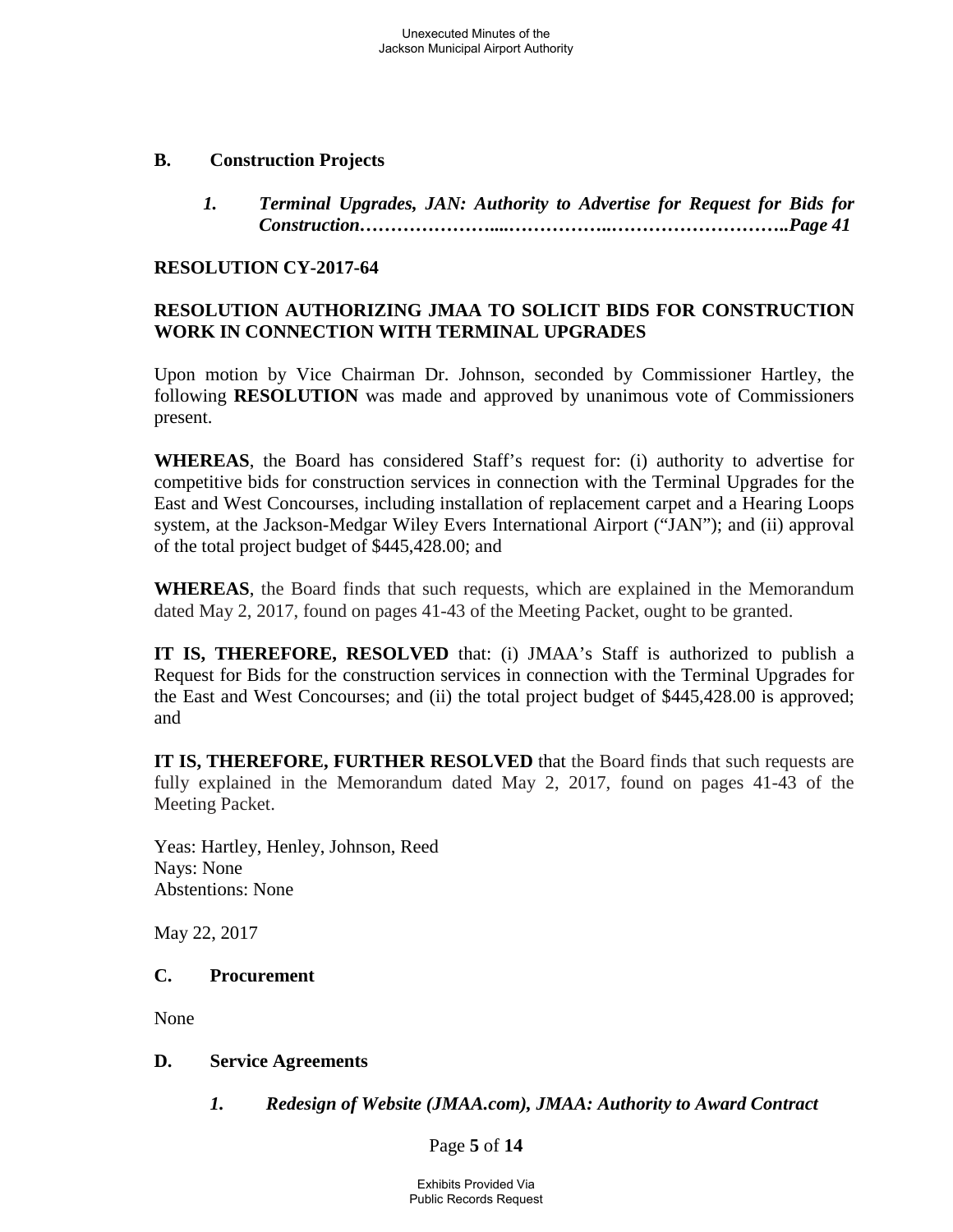*…………………………………………………………………………Page 44*

# **RESOLUTION CY-2017-65**

# **RESOLUTION AUTHORIZING STAFF TO EXECUTE AN AGREEMENT WITH ACEAPPLICATIONS, LLC FOR SERVICES IN SUPPORT OF PUBLISHING A ENTERPRISE WEBSITE**

Upon motion by Commissioner Hartley, seconded by Vice Chairman Dr. Johnson, the following **RESOLUTION** was made and approved by majority vote 3-0-1.

**WHEREAS,** the Board has considered Staff's request for: (i) authority to execute an agreement with AceApplications, LLC ("Ace") headquartered in Orlando, Florida, to provide website design development, content migration, training, technical support, and hosting services in support of publishing a new enterprise website for the Jackson Municipal Airport Authority ("JMAA"); and (ii) approval of the maximum total agreement amount of \$55,000.00; and

**WHEREAS**, Ace is a Disadvantaged Business Enterprise and will perform 80% of the contract and will be supported by Clark Creative Communication; and

**WHEREAS**, the Board finds that such requests, which are explained in the Memorandum dated May 5, 2017, found on pages 44-47 of the Meeting Packet, ought to be granted.

**IT IS, THEREFORE, RESOLVED** that JMAA's Staff is authorized to execute an agreement with AceApplications, LLC ("Ace") headquartered in Orlando, Florida, to provide website design development, content migration, training, technical support, and hosting services in support of publishing a new enterprise website for the Jackson Municipal Airport Authority ("JMAA"); and (ii) the maximum total agreement amount of \$55,000.00 is approved; and

**IT IS, THEREFORE, FURTHER RESOLVED** that the Board finds that such requests are fully explained in the Memorandum dated May 5, 2017, found on pages 44-47 of the Meeting Packet.

Yeas: Hartley, Johnson, Reed Nays: None Abstentions: Henley

May 22, 2017

*2. Enterprise Resource Planning (ERP) Solution, JAN: Authority to Advertise for Request for Proposals……………………………………………..Page 48*

> Page **6** of **14** Exhibits Provided Via Public Records Request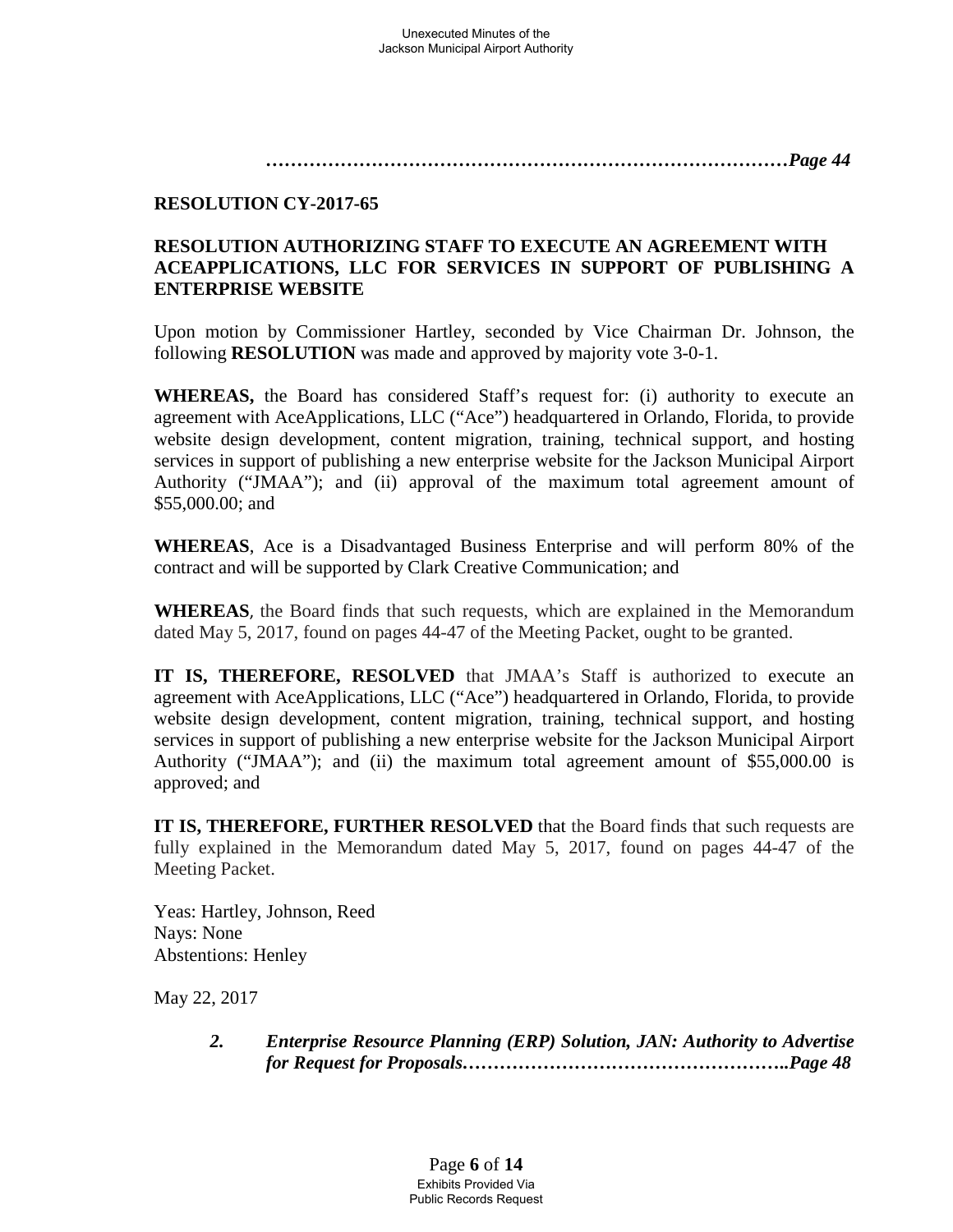### **RESOLUTION CY-2017- 66**

### **RESOLUTION AUTHORIZING JMAA TO SOLICIT PROPOSALS FOR SOFTWARE LICENSES, TECHNICAL SUPPORT AND HOSTING SERVICES IN SUPPORT OF AN ENTERPRISE RESOURCE PLANNING SOLUTION**

Upon motion by Commissioner Pastor Henley, seconded by Vice Chairman Dr. Johnson, the following **RESOLUTION** was made and approved by unanimous vote of Commissioners present.

**WHEREAS,** the Board has considered Staff's request for: (i) authority to publish a Request for Proposals ("RFP") to provide software licenses, technical support and hosting services in support of implementing an Enterprise Resource Planning ("ERP") solution for the Jackson Municipal Airport Authority ("JMAA"); and (ii) approval of a maximum total project budget in the total amount of \$775,000.00; and

**WHEREAS**, the ERP solution will manage resources by collectively managing Financials, Human Capital and Enterprise/Capital Assets at Jackson-Medgar Wiley Evers International Airport and Hawkins Field Airport; and

**WHEREAS**, the Board finds that such requests, which are explained in the Memorandum dated May 5, 2017, found on pages 48-51 of the Meeting Packet, ought to be granted.

**IT IS, THEREFORE, RESOLVED** that JMAA's Staff is authorized to publish a Request for Proposals ("RFP") to provide software licenses, technical support and hosting services in support of implementing an Enterprise Resource Planning ("ERP") solution for the Jackson Municipal Airport Authority ("JMAA"); and (ii) a maximum total project budget in the amount of \$775,000.00 is approved; and

**IT IS, THEREFORE, FURTHER RESOLVED** that the Board finds that such requests are fully explained in the Memorandum dated May 5, 2017, found on pages 48-51 of the Meeting Packet.

Yeas: Hartley, Henley, Johnson, Reed Nays: None Abstentions: None

May 22, 2017

*3. Parking Services Management, JAN: Authority to Execute Agreement …………………………………………………………………………Page 52*

### **RESOLUTION CY-2017-67**

### **RESOLUTION AUTHORIZING STAFF TO EXECUTE A MANAGEMENT**

Page **7** of **14**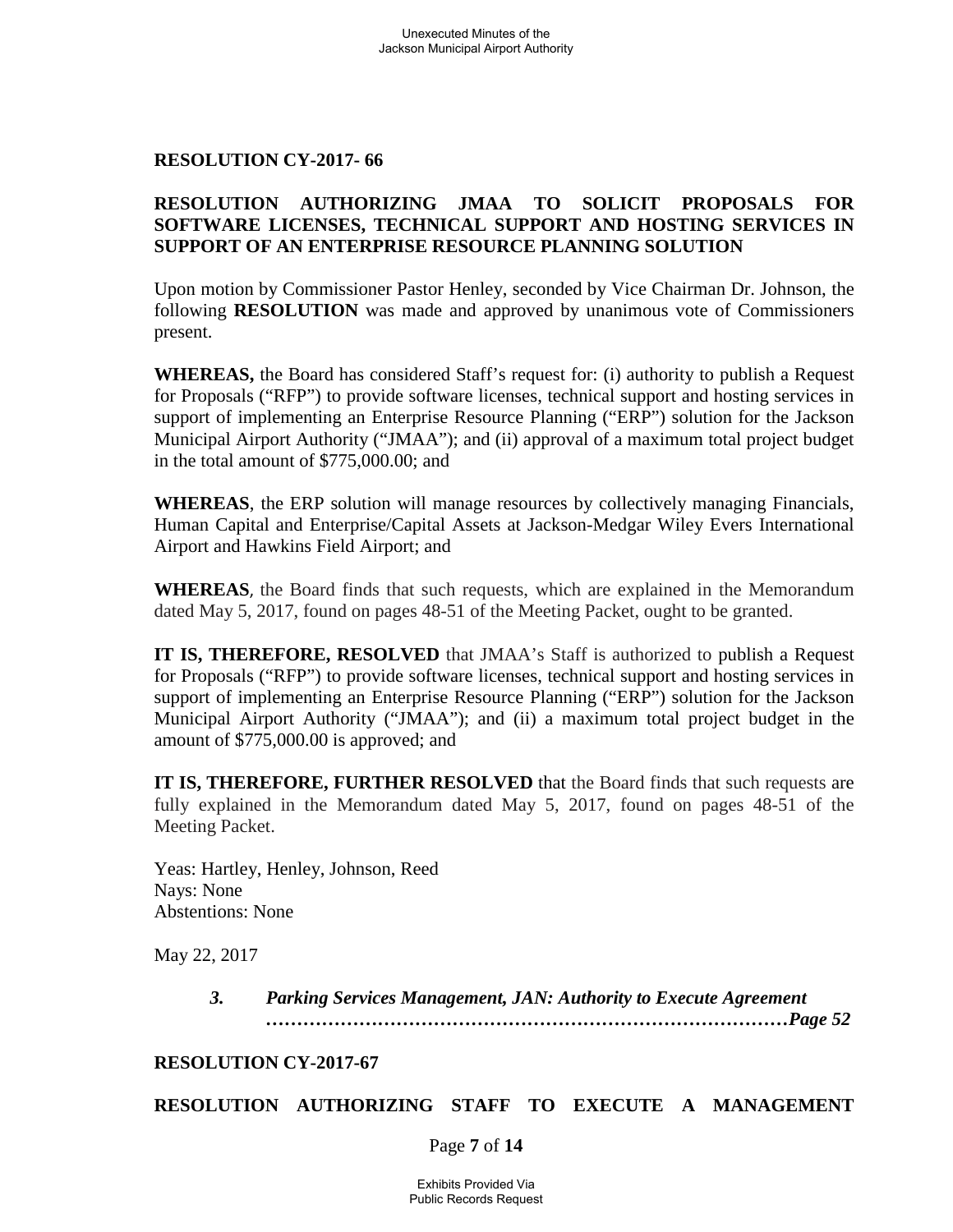# **AGREEMENT WITH SP PLUS CORPORATION-AIRPORT SERVICES DIVISION FOR MANAGEMENT OF DESIGNATED PARKING AREAS AT JACKSON-MEDGAR WILEY EVERS INTERNATIONAL AIRPORT**

Upon motion by Vice Chairman Dr. Johnson, seconded by Commissioner Pastor Henley, the following **RESOLUTION** was made and approved by unanimous vote of Commissioners present.

**WHEREAS,** the Board has considered Staff's request for: (i) authority to enter a management agreement with SP Plus Corporation-Airport Services Division of Cleveland, OH ("SP Plus") for Management of Designated Parking Areas at Jackson-Medgar Wiley Evers International Airport ("JAN") for five (5) years beginning July 1, 2017 and ending June 30, 2022; and

**WHEREAS**, SP Plus shall partner with Global Parking Systems, LLC of New Orleans, LA ("Global Parking"), a JMAA-certified Airport Concessions Disadvantaged Business Enterprise ("ACDBE"), which will manage and operate shuttle services under the SP Plus management agreement, and Global Parking shall receive a minimum of 35.7% of the amount paid to SP Plus; and

**WHEREAS**, the Board finds that such request, which is explained in the Memorandum dated May 4, 2017, found on pages 52-55 of the Meeting Packet, ought to be granted.

**IT IS, THEREFORE, RESOLVED** that JMAA's Staff is authorized to enter a management agreement with SP Plus Corporation-Airport Services Division of Cleveland, OH ("SP Plus") for Management of Designated Parking Areas at Jackson-Medgar Wiley Evers International Airport ("JAN") for five (5) years beginning July 1, 2017 and ending June 30, 2022; and

**IT IS, THEREFORE, FURTHER RESOLVED** SP Plus shall partner with Global Parking Systems, LLC of New Orleans, LA ("Global Parking"), a JMAA-certified Airport Concessions Disadvantaged Business Enterprise ("ACDBE"), which will manage and operate shuttle services under the SP Plus management agreement, and Global Parking shall receive a minimum of 35.7% of the amount paid to SP Plus; and

**IT IS, THEREFORE, FURTHER RESOLVED** that the Board finds that such request is fully explained in the Memorandum dated May 4, 2017, found on pages 52-55 of the Meeting Packet.

Yeas: Hartley, Henley, Johnson, Reed Nays: None Abstentions: None

May 22, 2017

**E. Grants** None.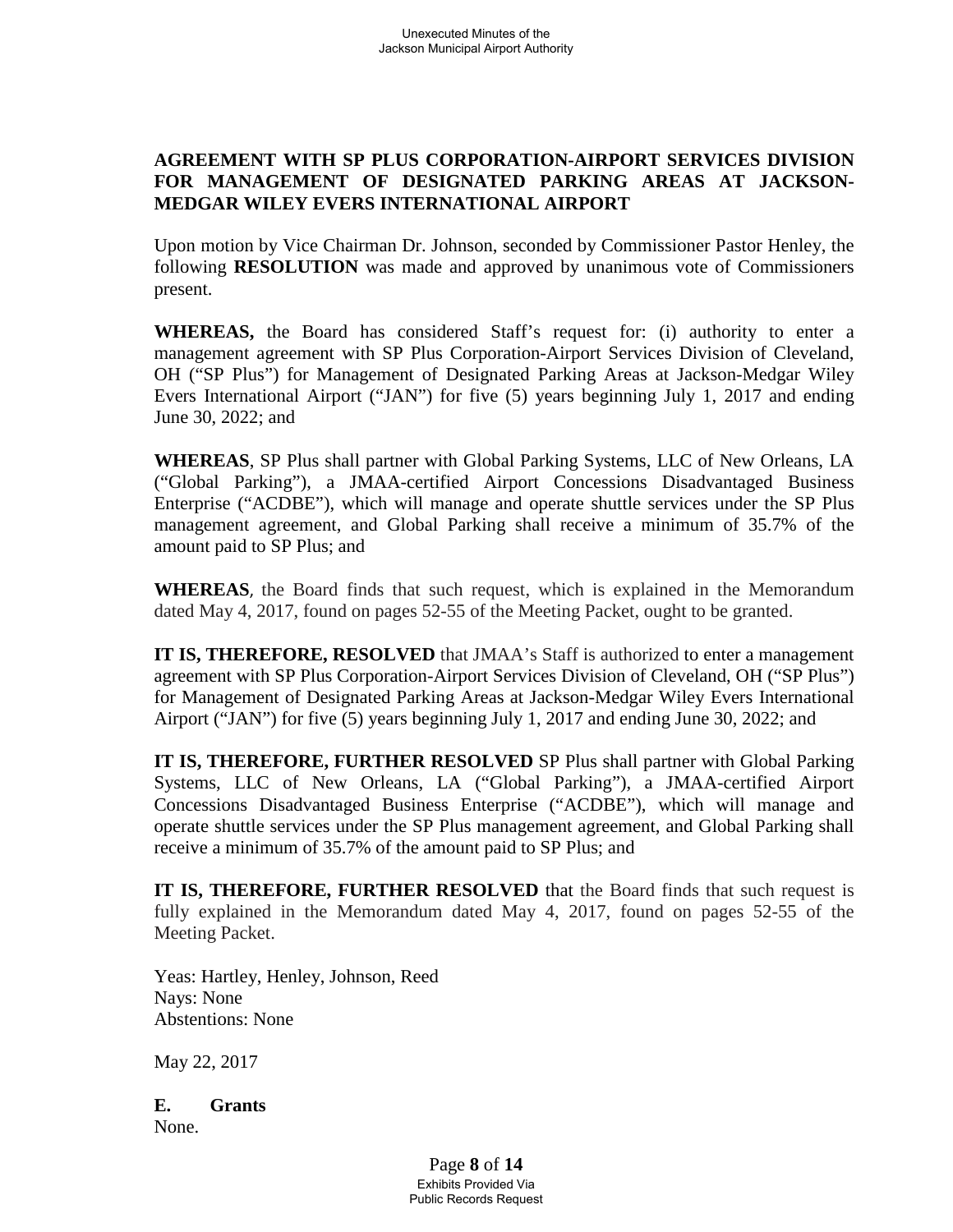### **F. Other Matters**

None.

### **G. New Business**

# *1. April 2017 Claims Docket Claim No. 93514: Approval*

Commissioner Hartley announced that he is not in support of providing full payment for membership in the Greater Jackson Alliance ("Alliance") as JMAA is not getting the full benefit of the membership. He added, however, that JMAA needs to continue to participate in the partnership. He stated that participation in the partnership is vital for JMAA to continue to be informed about the status of economic development in the Central Mississippi area and the State of Mississippi.

Chairman Reed then suggested that the Board consider reducing the payment to Alliance to half of the amounts previously paid, which is \$15,000.00. She added that the partnership between JMAA and the Alliance is broken. Accordingly, she believes the reduced payment possibly will be an incentive for the Alliance to become a better partner with JMAA.

Mr. Newman, CEO, informed the Board that based on his understandings of the discussions during the April 2017 Board Meeting, he informed the Alliance that JMAA will pay \$20,000.00 membership dues. He assured the Board that the Alliance understood the reason for JMAA's decision to reduce the membership fees paid by it.

Mr. Newman then added that there are no relationships more important than JMAA's relationship with the Greater Jackson Chamber and the Alliance in terms of achieving some of JMAA's goals. He explained several reasons related to economic development and air service concerning the importance of the relationships.

Commissioner Pastor Henley explained that the Greater Jackson Chamber understands that JAN and Hawkins Field are economic drivers for this community and any project that the Chamber is seeking to bring to this area relies on the airports to be a part of the project regardless of what amount JMAA pays the Chamber. He stated his position as to the amount of membership dues that JMAA should pay is zero \$0.00; however, he understands Mr. Newman's position as to his representation to the Chamber. Therefore, he has no problem paying the \$20,000.00 amount for membership dues.

Vice Chairman Dr. Johnson recommended that the Board pay \$20,000.00 for dues. Further, she stated that the Board received information that explained how the Alliance operates. Accordingly, she said that it is prudent for JMAA to remain a partner to see what benefits JMAA will receive from the partnership.

The Board held further discussion concerning the payment of Claim No. 93514. Afterward,

### Page **9** of **14**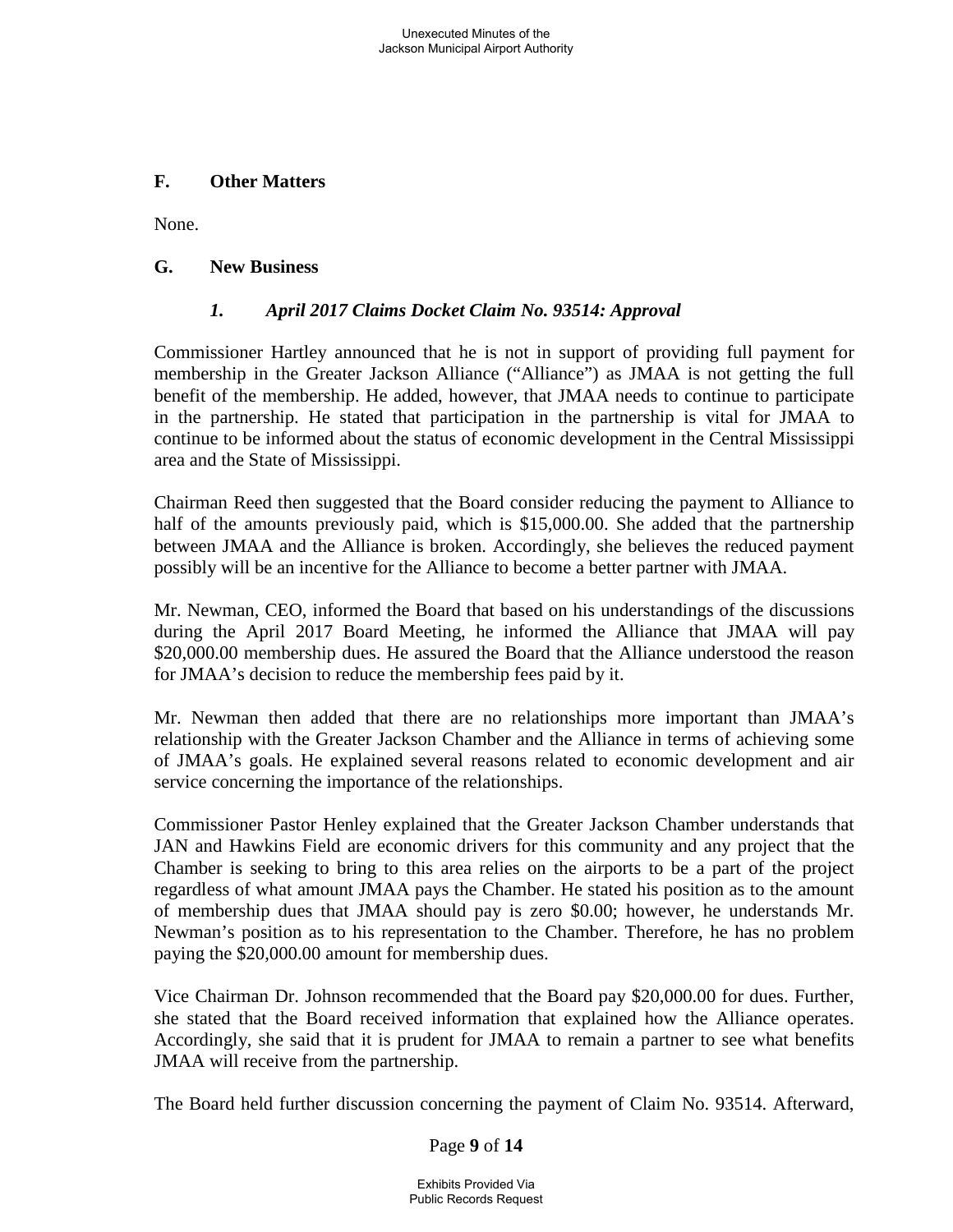the Board proceeded to consider and vote on the motion made to pay \$20,000.00 for dues.

### **RESOLUTION CY-2017-68**

### **RESOLUTION APPROVING PAYMENT OF CLAIM NO. 93514 ON THE CLAIMS DOCKET FOR THE MONTH AND PERIOD ENDING APRIL 30, 2017 TO GREATERJXN CENTAL MISSISSIPPI GROWTH FOUNDATION**

Upon motion by Commissioner Pastor Henley, seconded by Commissioner Hartley, the following **RESOLUTION** was made and approved by a unanimous vote of Commissioners present.

**WHEREAS**, the Board of Commissioners (the "Board") of the Jackson Municipal Airport Authority (the "Authority") has reviewed and considered the payment to the GREATERJXN Central Mississippi Growth Foundation. claim No. 93514 on the Authority's original Claims Docket ("Claims"), for the month and period ending April 30, 2017, which was included in the Packet, at page 40, and distributed to the Board prior to the May 22, 2017 Monthly Meeting of the Board.

**IT IS, THEREFORE, RESOLVED** that the Board hereby authorizes payment of Claim No. 93514 in the amount of \$20,000.00 to the GREATERJXN Central Mississippi Growth Foundation appearing on the Claims Docket for the month and period ending, April 30, 2017.

Yeas: Hartley, Henley, Johnson, Reed Nays: None Abstentions: None

May 22, 2017

The Board had further discussion about the relationship with the Greater Jackson Alliance ("Alliance") and the Mississippi Development Authority ("MDA"). During the discussion it was brought out that JMAA could register for the upcoming Farnborough Air Show even though JMAA would not be a part of the MDA group attending that event; that it is important for JMAA to have a presence at all economic development events such as the upcoming Farnborough Air Show; that JMAA's Board of Commissioners and Staff have greater expertise about JMAA than MDA; that it is too late to register, etc. for the upcoming Air Show this year; that JMAA should begin making plans for attending the Air Show that will be held in 2018; and that JMAA give notice to the Alliance and MDA that JMAA wants to receive notice of all upcoming economic development events so JMAA can actively participate in those events.

Regarding the upcoming Air Show, Mr. Newman explained that the Alliance voted to not participate in the event this year. Further that MDA is the only Mississippi entity participating in the Air Show and it is participating in its capacity as the state agency responsible for economic development.

Additionally, Mr. Newman brought to the attention of the Board that JMAA meets on a

Page **10** of **14** Exhibits Provided Via Public Records Request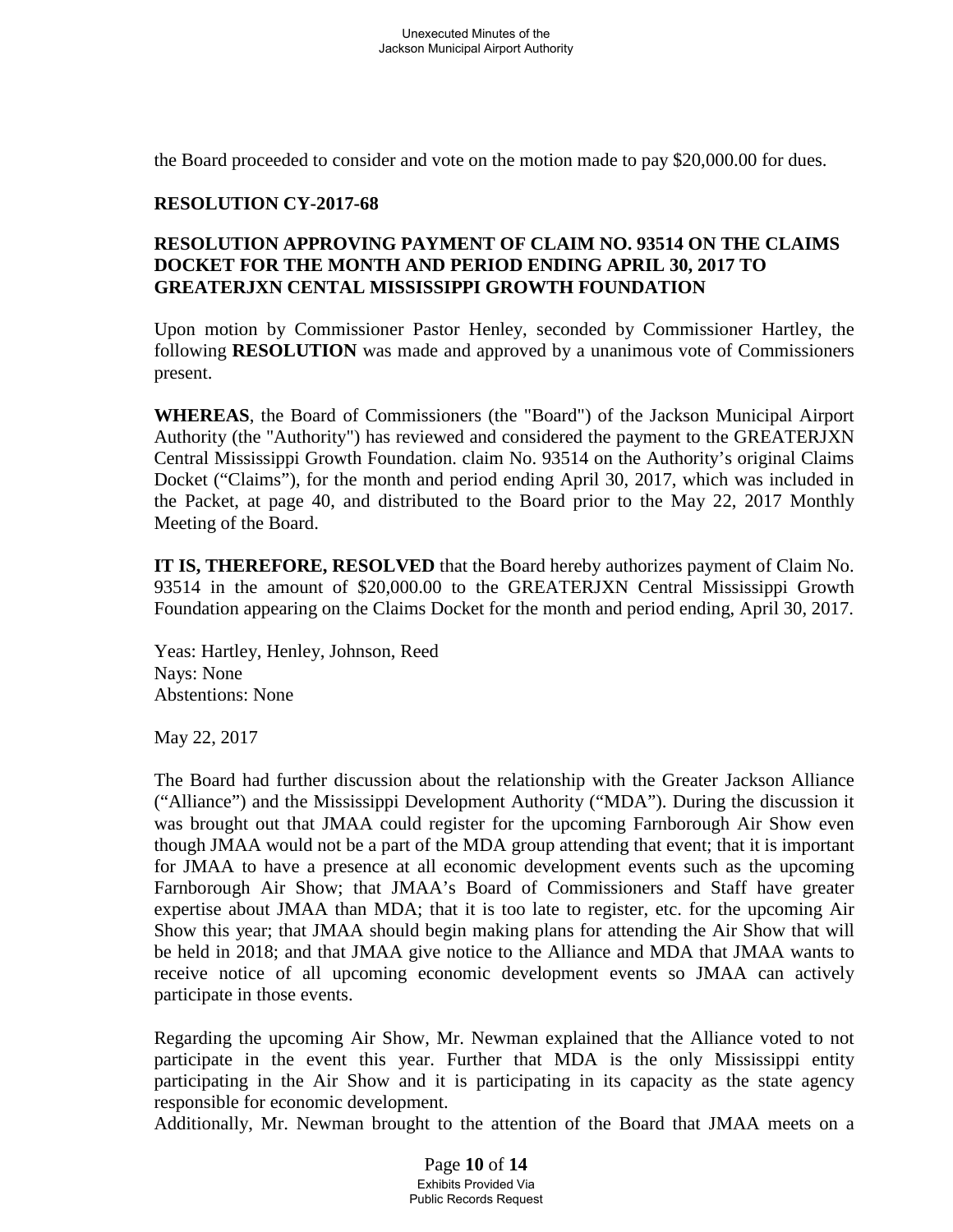quarterly basis with MDA. He added that during a recent meeting MDA discussed with JMAA various actions JMAA needs to take to enhance its marketing efforts. Based on recent activities of MDA and the Alliance, he stated that he anticipates some positive developments for JMAA in the near future.

### *2. Board Reports*

Chairman Reed announced that she will submit her reports electronically because she was not able to finalize her reports prior to the Board Meeting.

Next Vice Chairman Dr. Johnson announced that she attended three (3) conferences and will submit full reports concerning each conference electronically. She gave summary reports on the three (3) conferences: (i) Mississippi Airports Association Annual Conference, April 19- 21, 2017 in Bay St. Louis, MS; (ii) Airports Council International – North America Business of Airports Conference, April 24-26, 2017 in Palm Springs, CA; and (iii) 89<sup>th</sup> Annual AAAE Conference & Exposition, May 7-10, 2017 Long Beach CA. She provided important highlights of each and submitted printed reports. The reports are attached as exhibits to the May 22, 2017 Board Meeting Minutes. The Conference Agendas are also attached as exhibits to the May 22, 2017 Board Meeting Minutes.

At the close of her presentation, Vice Chairman Dr. Johnson thanked Mr. Newman for his leadership during his tenure as Chairman of AAAE and for his leadership of JMAA. She stated that the many accolades received by Mr. Newman during the AAAE conference and culminating at the annual conference banquet demonstrates his outstanding leadership. She congratulated Mr. Newman and the Board, Staff and audience members stood and applauded Mr. Newman.

Commissioner Hartley then gave a PowerPoint Presentation and explained some highlights of the three (3) conferences attended by him: (i) Mississippi Airports Association Annual Conference, April 19-21, 2017 in Bay St. Louis, MS; (ii) Airports Council International – North America Business of Airports Conference, April 24-26, 2017 in Palm Springs, CA; and (iii) 89th Annual AAAE Conference & Exposition, May 7-10, 2017 in Long Beach CA. The Conference Agendas are attached as exhibits to the May 22, 2017 Board Meeting Minutes.

Commissioner Pastor Henley then provided some important highlights on two (2) conferences: (i) Airports Council International – North America Business of Airports Conference, April 24-26, 2017 in Palm Springs, CA; and (ii) 89<sup>th</sup> Annual AAAE Conference & Exposition, May 7-10, 2017 in Long Beach CA.

Chairman Reed then congratulated Mr. Newman on his achievements, the high standards that he has set for JMAA and leading by example. She also stated that Mr. Newman raised the standing and image of the Jackson-Medgar Wiley Evers International Airport during his tenure as the first African American Chair of the AAAE and by being appointed by President Barack Obama to the National Infrastructure Aviation Council. She added that all the

### Page **11** of **14**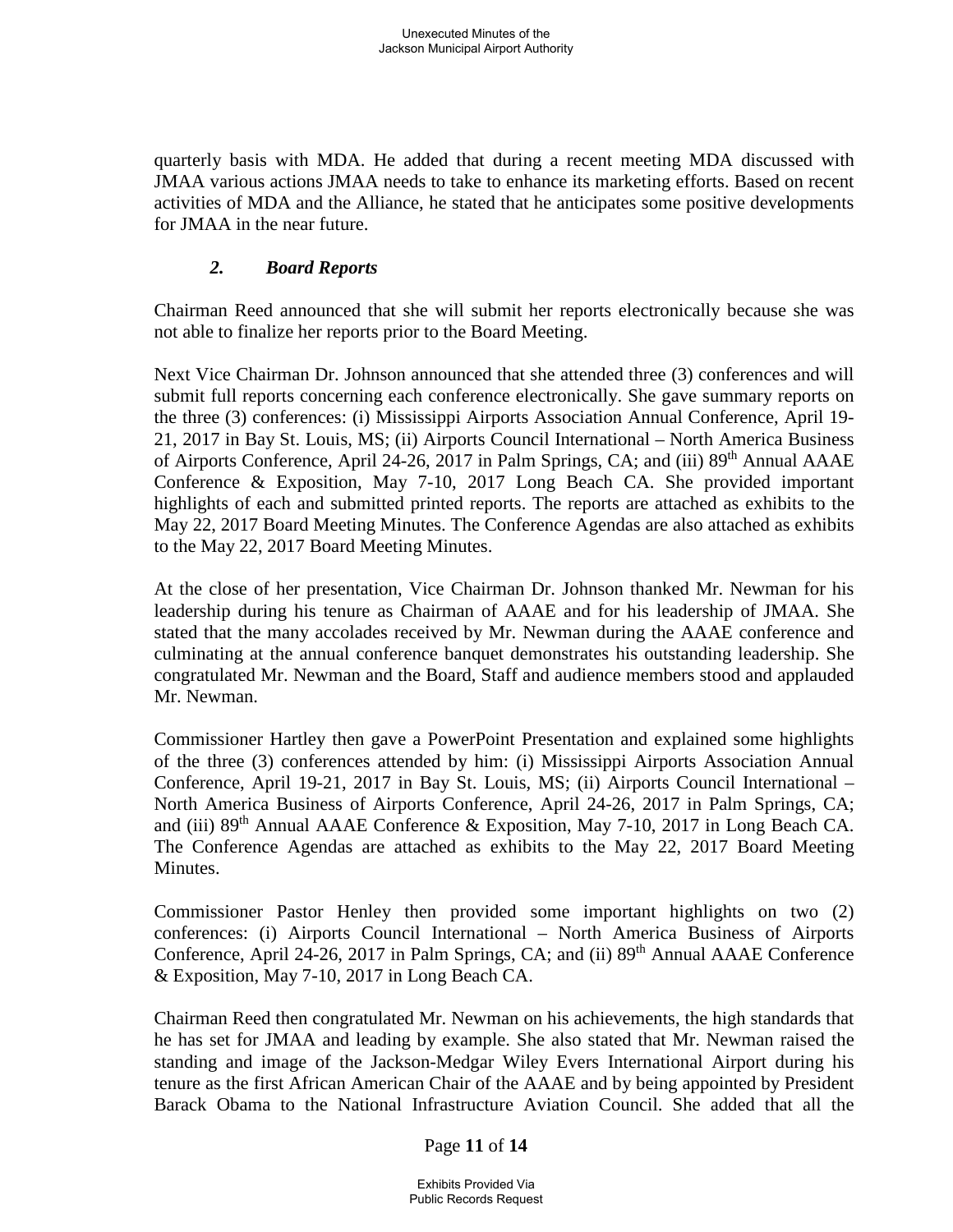Commissioners are proud of and appreciate him. She also thanked him for his service. The Board and Staff again applauded Mr. Newman.

Mr. Newman then thanked the Board and JMAA's Staff for their support.

### **OPEN SESSION**

Chairman Reed stated that it was necessary for the Board to enter Closed Session to determine if an Executive Session is appropriate and that she would entertain a motion to do such. Commissioner Hartley then moved that the Board go into a Closed Session to discuss whether to go into an Executive Session to consider matters that he believed could be discussed in Executive Session and Vice Chairman Dr. Johnson seconded the motion.

The Board unanimously resolved to close the session. Chairman Reed asked all, except Mr. Carl Newman, CEO, and attorneys from Walker Group, PC, and The May Law Firm, to leave the room.

All present, with the exceptions noted, were directed to vacate the room; this was done.

The Board went into Closed Session at 5:00 p.m.

# **CLOSED SESSION**

Commissioner Hartley then moved that the Board enter Executive Session to discuss two (2) pending litigation matters: (i) Minor et al. v. JMAA lawsuit; and (ii) In Re: Jim Hankins Air Service, Inc. Chapter 11 Bankruptcy. Vice Chairman Dr. Johnson seconded the motion to enter Executive Session, and the Commissioners voted 4-0-0 to enter Executive Session for the stated purposes.

The Closed Session ended at 5:12 p.m.

### **OPEN SESSION**

Chairman Reed then invited all persons outside the room to re-enter, some did. Chairman Reed then stated in Open Session that the Board, during Closed Session, voted to enter Executive Session to consider two (2) pending litigation matters: (i) Minor et al. v. JMAA lawsuit; and (ii) In Re: Jim Hankins Air Service, Inc. Chapter 11 Bankruptcy.

Chairman Reed asked all present, except for Mr. Carl Newman, CEO, Mr. Perry Miller, COO, and attorneys from Walker Group, PC, and The May Law Firm, to leave the room.

All present, with the exceptions noted, were directed to vacate the room; this was done.

The Board went into Executive Session at 5:13 p.m.

### **EXECUTIVE SESSION**

During the Executive Session, the Board discussed two (2) pending litigation matters: (i) Minor et al.

Page **12** of **14** Exhibits Provided Via Public Records Request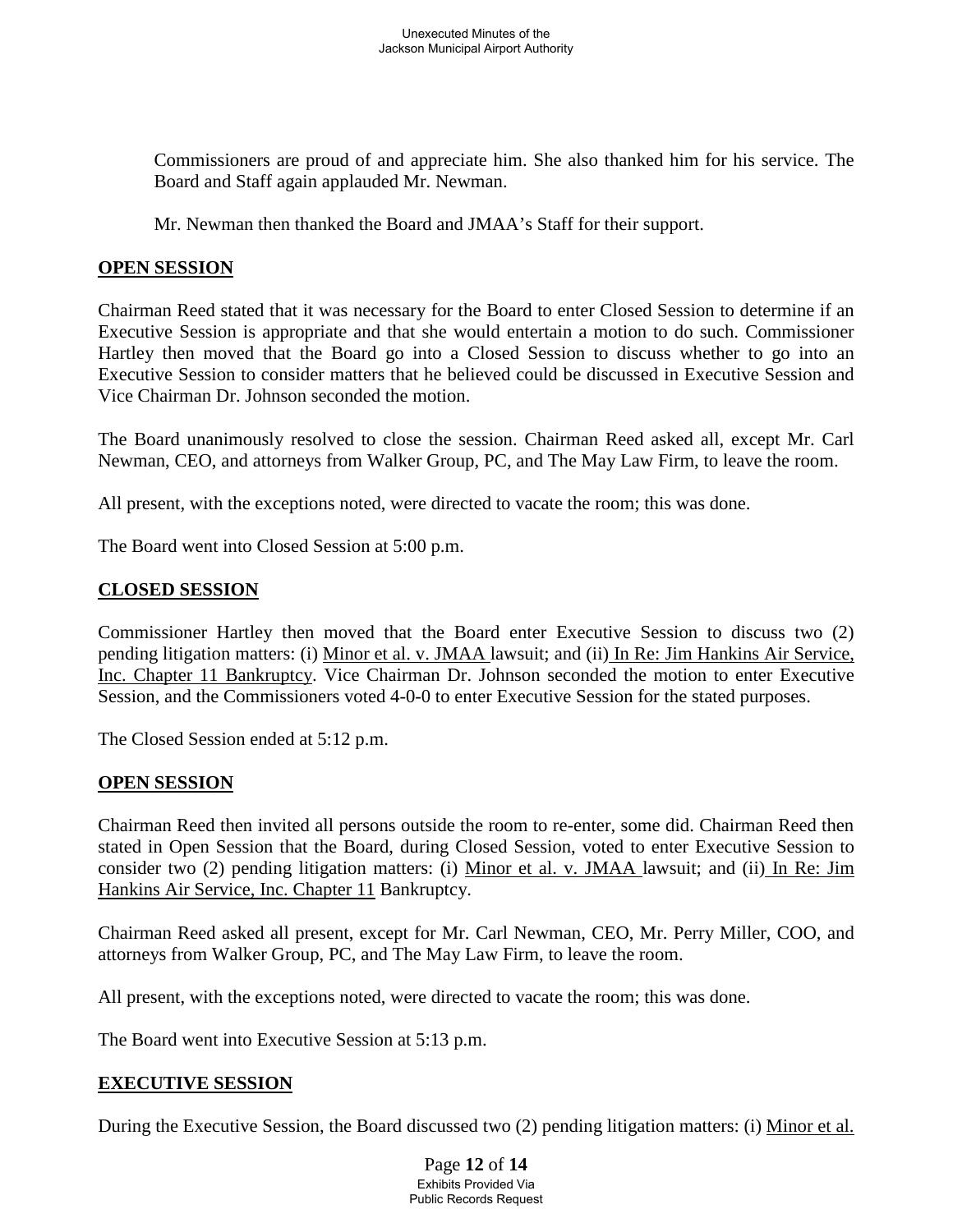v. JMAA lawsuit; and (ii) In Re: Jim Hankins Air Service, Inc. Chapter 11 Bankruptcy.

- *1. The Board took no action as to the pending litigation matter, Minor et al. v. JMAA lawsuit.*
- *2. The Board took the following action as to the pending litigation matter, In Re Jim Hankins Air Service, Inc., Chapter 11, Bankruptcy.*

# **RESOLUTION CY-2017-69**

# **RESOLUTION REGARDING THE NEGOTIATION AUTHORITY OF THE ATTORNEYS FOR JMAA AS TO THE JIM HANKINS AIR SERVICE BANKRUPTCY CASE**

Upon motion by Commissioner Pastor Henley, seconded by Vice Chairman Dr. Johnson, the following **RESOLUTION** was made and adopted by unanimous vote of the Commissioners present.

**WHEREAS**, LaToya Jeter, Esq., the bankruptcy attorney for JMAA as to In Re: Jim Hankins Air Service, Inc. Chapter 11 Bankruptcy recently received a settlement offer from the attorney for Jim Hankins Air Service, Inc.; and

**WHEREAS**, John L. Walker, Esq., General Counsel for JMAA explained to the Board the facts, considerations and circumstances regarding negotiations with Jim Hankins Air Service, Inc.

**IT IS, THEREFORE**, **RESOLVED** that the Board authorizes LaToya Jeter, Esq., to negotiate toward, a possible settlement as to the Re: Jim Hankins Air Service, Inc. Chapter 11 Bankruptcy pursuit to and in accordance with the terms and conditions specified during Executive Session.

Yeas: Hartley, Henley, Johnson, Reed Nays: None Abstentions: None

May 22, 2017

Upon motion by Commissioner Hartley, seconded by Commissioner Pastor Henley, and unanimous approval of the four (4) Commissioners present, the Executive Session ended at 6:09 p.m.

Chairman Reed invited all persons outside the room to re-enter; some did, and Chairman Reed announced that the meeting was once again open.

### **OPEN SESSION**

All persons outside the room were invited to rejoin the meeting in Open Session; some persons present outside the room re-entered.

Open Session reconvened at 6:10 p.m.

Chairman Reed announced that the meeting was once again open. She then announced that no action

Page **13** of **14**